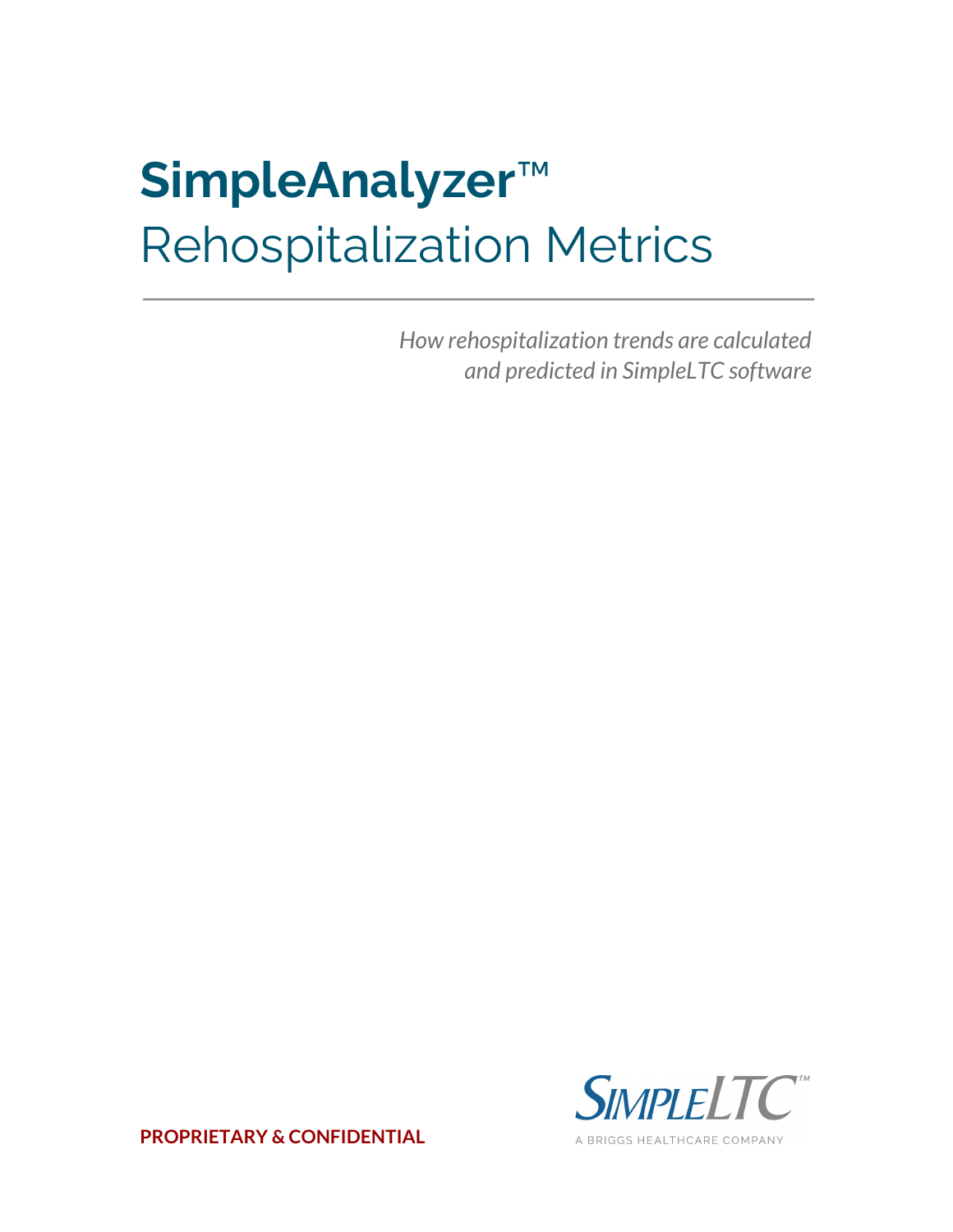### **Overview**

SimpleLTC continually strives to meet the ever-changing needs of our customers in new and innovative ways. As the post-acute care industry shifts towards bundled payments and quality-based measurements, we continue to adapt our software platform as well.

A key area of emphasis for post-acute providers in this new era has been, and will continue to be, unnecessary/preventable rehospitalizations. This document outlines SimpleLTC's approach to providing insightful, actionable analysis as it relates to this specific topic. The numerous metrics employed are based on real-time MDS data processed by SimpleLTC software on a daily basis for thousands of long-term care facilities across the country.

This document provides an overview and explanation of the specific metrics utilized in the SimpleAnalyzer™ rehospitalization calculations.

## Observed Rehospitalization Rate

A rehospitalization occurs when a resident is discharged to a hospital within **30 days** of entry from a hospital. In the SimpleAnalyzer Dashboard, only acute care hospitals are considered for rehospitalization metrics. The observed rehospitalization rate is defined as the number of rehospitalizations divided by the number of possible rehospitalizations.

(1) observed rate = 
$$
\frac{rehospitalizations}{possible\ rehospitalizations} \times 100
$$

To determine whether a rehospitalization has occurred, we use the concepts of episodes and stays, which are defined in detail in Appendix 1 of this document and in the MDS 3.0 Quality [Measures](https://www.simpleltc.com/wp-content/uploads/2021/01/MDS-3_0-QM-USERS-MANUAL-v14_0.pdf) User's [Manual](https://www.simpleltc.com/wp-content/uploads/2021/01/MDS-3_0-QM-USERS-MANUAL-v14_0.pdf)<sup>1</sup>. A stay is the period of time between a resident's entry into a facility and a discharge, and can be calculated using MDS assessments transmitted through SimpleLTC. Stays are the most logical construct to use when calculating rehospitalization rates because they represent the contiguous number of days at a facility between an entry and a discharge.

<sup>&</sup>lt;sup>1</sup> "MDS 3.0 Quality Measures User's Manual - v14.0 - Centers ..." 2020. 19 Oct. 2020 [<https://www.simpleltc.com/wp-content/uploads/2021/01/MDS-3\\_0-QM-USERS-MANUAL-v14\\_0.pdf>](https://www.simpleltc.com/wp-content/uploads/2021/01/MDS-3_0-QM-USERS-MANUAL-v14_0.pdf)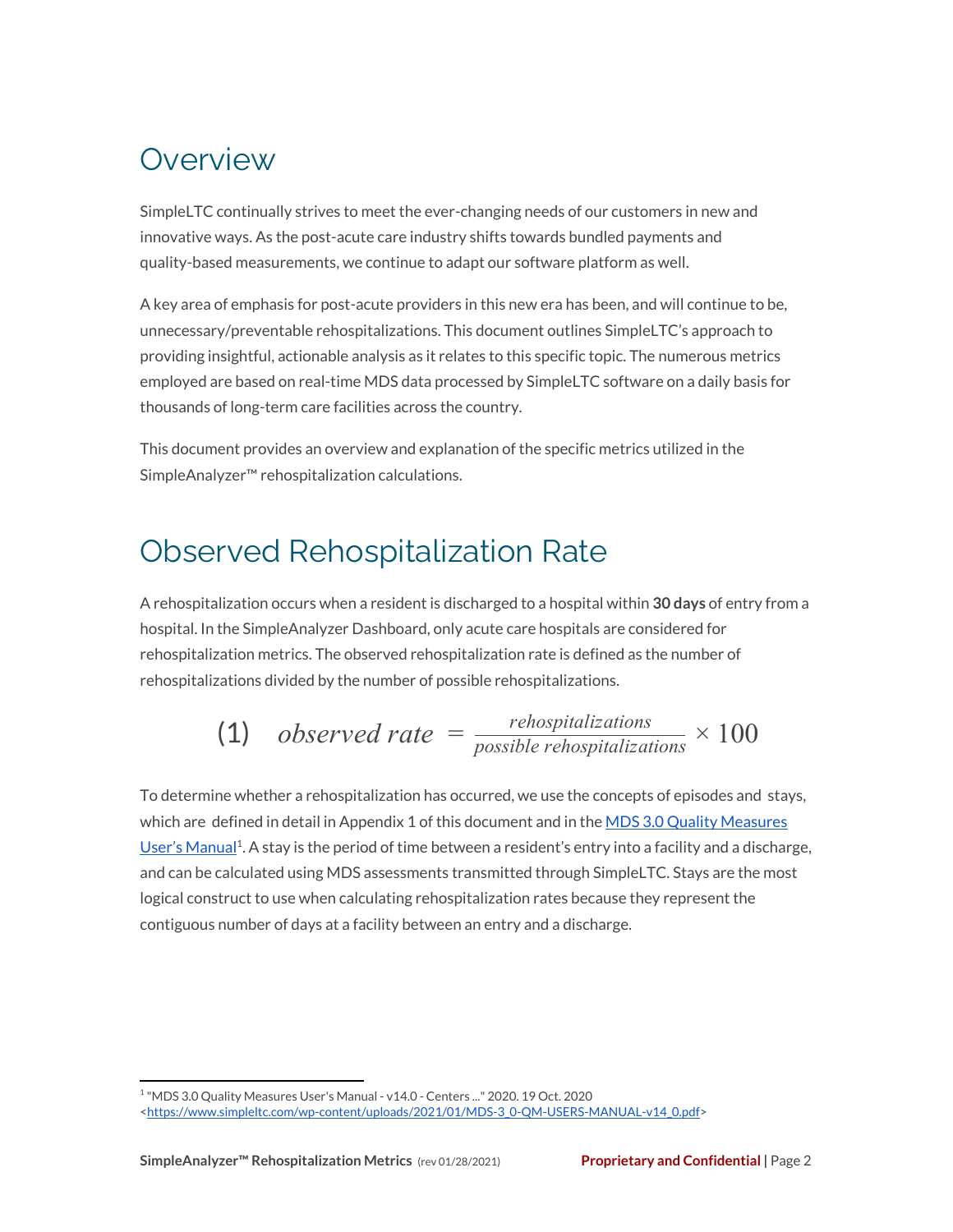#### Numerator

Any stay with a length less than 30 days that started with an entry from a hospital and ended with a discharge to a hospital can be considered a rehospitalization stay. Simply counting these stays provides the numerator for **equation (1)**.

### Denominator

The denominator for **equation (1)** is derived by counting all the stays that started with an entry from a hospital, excluding stays that ended with a death in the facility. Invalid stays are excluded because the calculated length of an invalid stay cannot be guaranteed to be accurate.

A stay can be labeled as invalid for one of two reasons: it is missing an entry assessment, or it is not the latest stay in an episode and it is missing a discharge assessment. Because we exclude invalid stays, the observed rate can differ from the actual rate of rehospitalization if there are a large number of missing entry/discharge assessments.

# Simple Benchmark

The Simple Benchmark is a unique and proprietary measure that can be offered exclusively to SimpleLTC customers. It is based on accumulated MDS 3.0 data from the thousands of long-term care facilities using SimpleLTC software to transmit MDS files to CMS and archive related CASPER reports.

For this metric, we use the average observed rehospitalization rate across all of SimpleLTC's customers. It is calculated with the same methodology as the observed rehospitalization rate described above.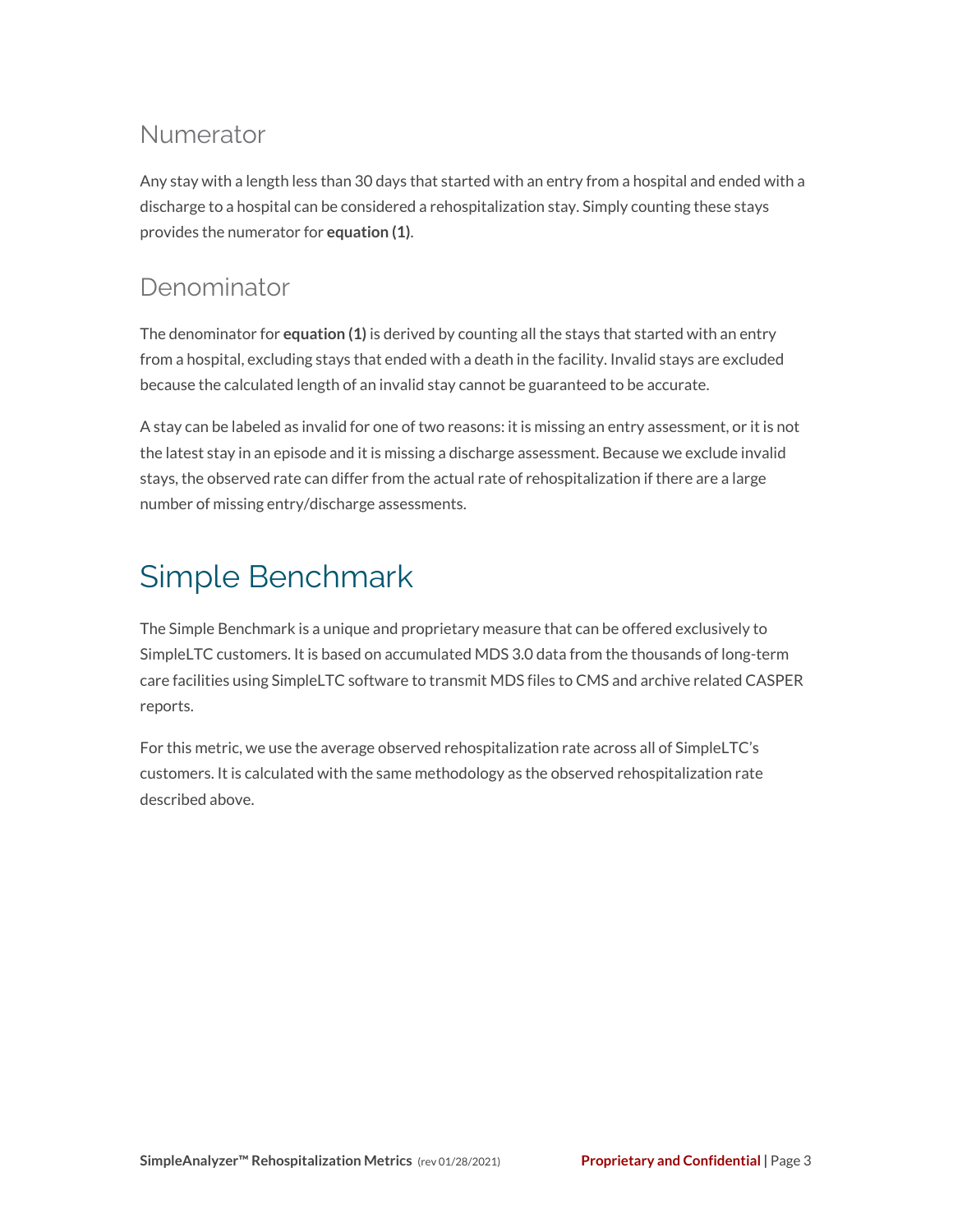# Predicted Rehospitalization Rate & Variance

### Predicted Rate

The predicted rehospitalization rate is calculated with a proprietary machine learning algorithm engineered at SimpleLTC, trained with millions of MDS assessments from across the country. Calculating a stay using the algorithm generates a value between 0 and 100 that indicates the resident's risk of rehospitalization.

A lower number corresponds to a lower risk of rehospitalization and a higher number corresponds to higher risk of rehospitalization. By averaging the risk of rehospitalization for every resident within an organization, we can generate a reasonably accurate prediction of the rehospitalization rate.

#### **What is machine learning?**

Machine learning is a subfield of computer science, also referred to as predictive analytics or predictive modeling. Its goal is to build new and/or leverage existing algorithms to learn from data, in order to build generalizable models that give accurate predictions or highlight hard-to-see patterns. Put simply, it tells you things about a dataset that the average human can't easily deduce.

#### Variance

The variance value is the difference between the predicted rate of rehospitalization and the observed rate of rehospitalization. If the predicted rate is higher than the observed rate, then the variance will be positive. If the predicted rate is lower than the observed rate, then the variance will be negative.

The variance value can tell you a great deal about how a company/facility is performing with residents who have a low risk of rehospitalization and residents who have a high risk of rehospitalization.

When the predicted rate is higher than the observed rate (variance is positive), that is an indication that residents with a high risk of rehospitalization are not being rehospitalized. When the predicted rate is lower than the observed rate (variance is negative), that is an indication that residents with a low risk of rehospitalization are being rehospitalized.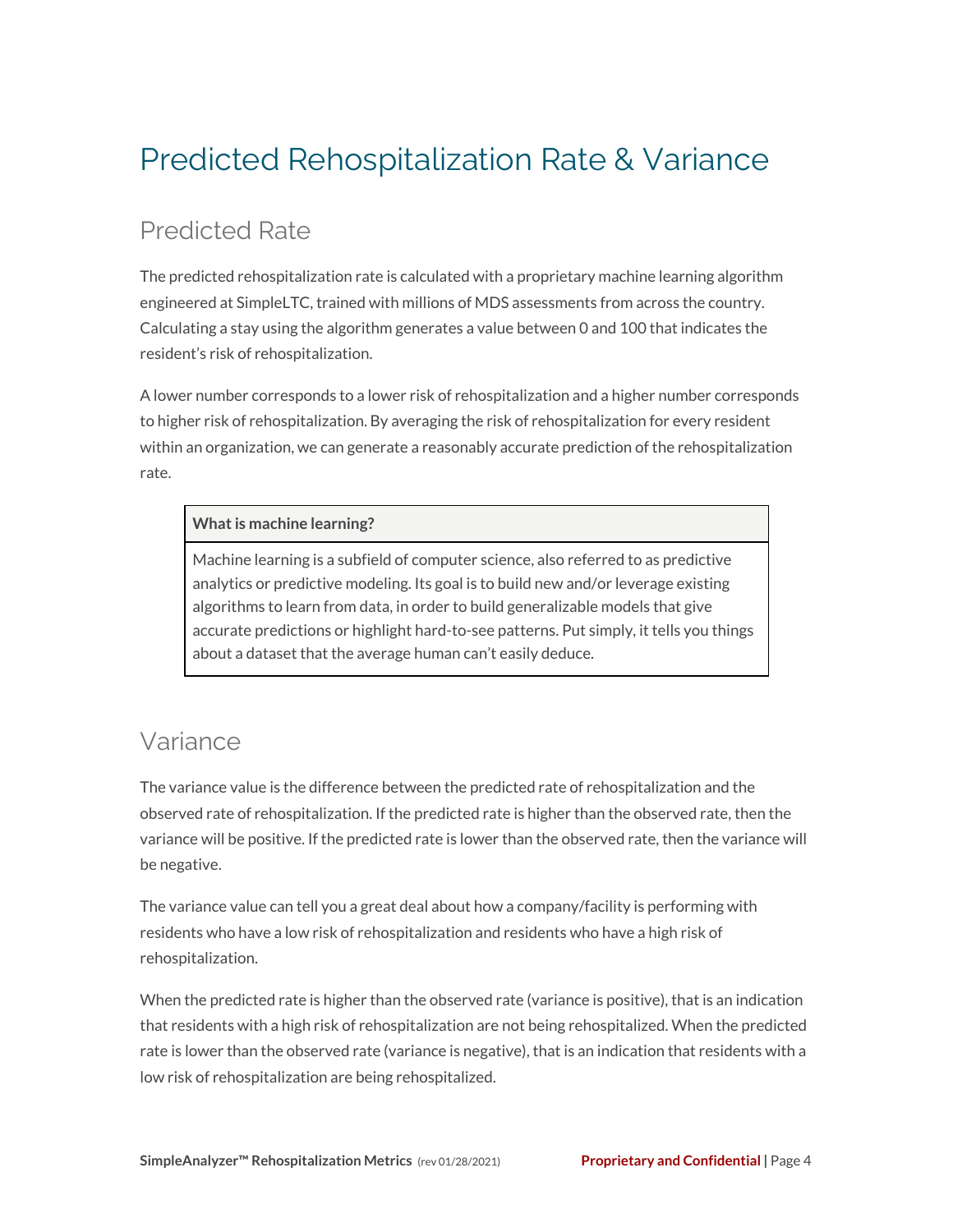# Resident Clinical Measures

When viewing the rehospitalization metrics for a single facility, you can see all of the residents who were part of the aggregate calculations, along with helpful clinical measures derived from their MDS assessments.

#### Barthel Index

The Barthel Index is an ordinal scale (0-100) used to assess functional status according to a resident's ability to perform activities of daily living (ADL). Lower Barthel scores indicate a lower level of independence for a resident. It is computed by summing the values of 10 measurements that can be extracted from section G of the MDS:

- 1. Feeding
	- $0 =$  unable
	- 5 = needs help cutting, spreading butter, etc., or requires modified diet
	- $\circ$  10 = independent
- 2. Bathing
	- $0 =$  dependent
	- $0.5 =$  independent
- 3. Grooming
	- $0 =$  needs to help with personal care
	- 5 = independent face/hair/teeth/shaving (implements provided)
- 4. Dressing
	- $0 =$  dependent
	- 5 = needs help but can do about half unaided
	- $\circ$  10 = independent (including buttons, zips, laces, etc.)
- 5. Bowels
	- $0 =$  incontinent (or needs to be given enemas)
	- $\circ$  5 = occasional accident
	- $\circ$  10 = continent
- 6. Bladder
	- 0 = incontinent, or catheterized and unable to manage alone
	- $\circ$  5 = occasional accident
	- $\circ$  10 = continent
- 7. Toilet Use
	- $0 =$  dependent
	- $\circ$  5 = needs some help, but can do something alone
	- $\circ$  10 = independent (on and off, dressing, wiping)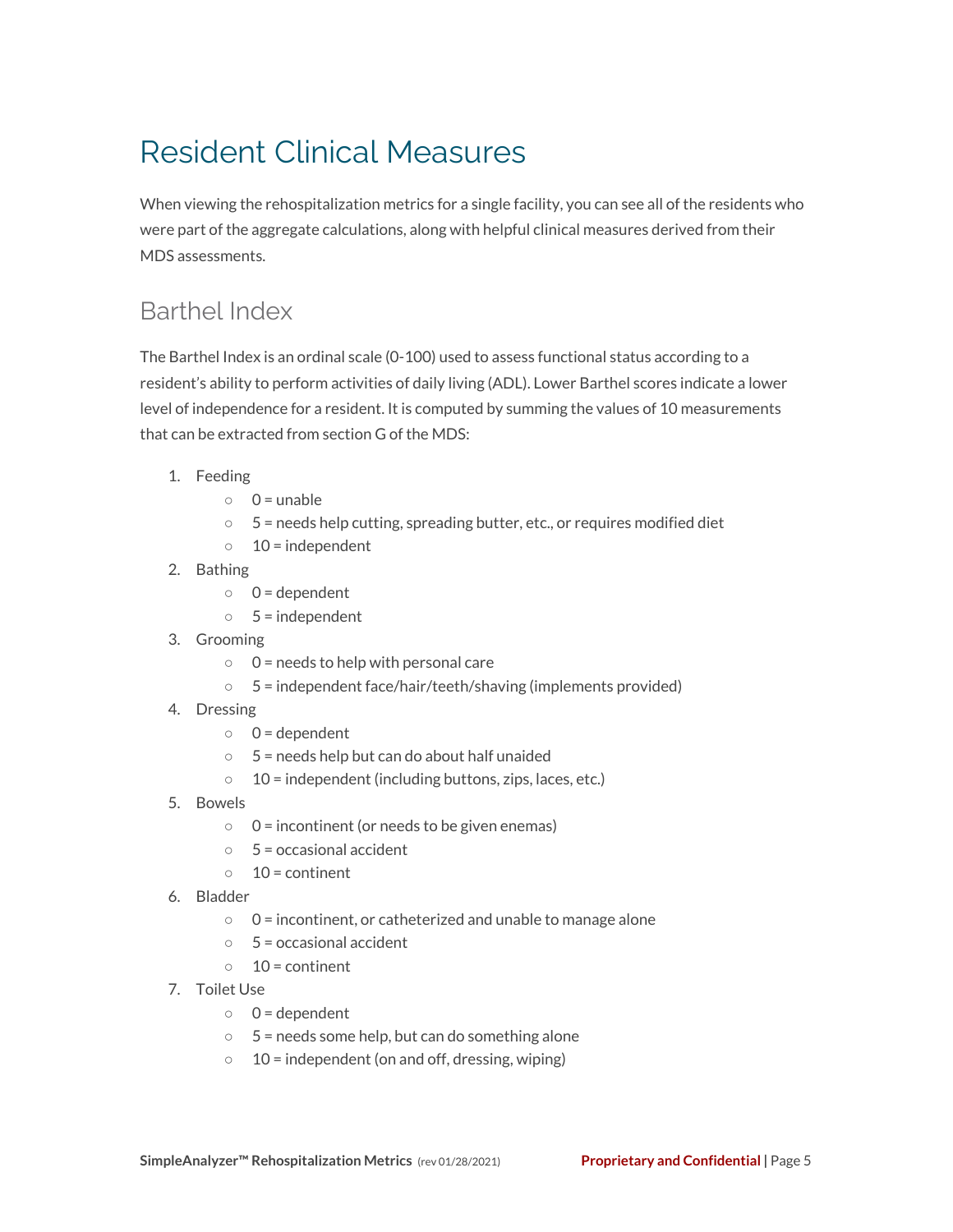- 8. Transfers (Bed to Chair and Back)
	- 0 = unable, no sitting balance
	- $\circ$  5 = major help (one or two people, physical), can sit
	- $\circ$  10 = minor help (verbal or physical)
	- $0$  15 = independent
- 9. Mobility (On Level Surfaces)
	- $0 =$  immobile or < 50 yards
	- $\circ$  5 = wheelchair independent, including corners,  $>$  50 yards
	- $\circ$  10 = walks with help of one person (verbal or physical) > 50 yards
	- $\circ$  15 = independent (but may use any aid; for example, stick) > 50 yards
- 10. Stairs
	- $0 =$  unable
	- $\circ$  5 = needs help (verbal, physical, carrying aid)
	- $\circ$  10 = independent

#### Comorbidity Index

A comorbidity index is a method of categorizing comorbidities of residents based on the International Classification of Diseases (ICD) diagnosis codes or diagnoses from Section I of the MDS. Each comorbidity category has an associated weight (from 1 to 6), based on the adjusted risk of mortality or resource use. The sum of all the weights results in a single comorbidity score for a resident. The higher the score, the more likely the predicted outcome will result in mortality or higher resource use.

For the rehospitalization metrics in the SimpleAnalyzer Dashboard, we used a comorbidity index that combines two well-known and widely used indices, Charlson and Elixhauser. Details about the weights for each comorbidity category and how they were calculated can be found in <u>this [article](http://www.ncbi.nlm.nih.gov/pmc/articles/PMC3100405/)</u><sup>2</sup>.

### Mood Severity

The mood severity score, pulled directly from  $\underline{\sf Section\,}$  $\underline{\sf Section\,}$  $\underline{\sf Section\,}$   $\sf D^3$  of the MDS, is an indication of depression or other mood disorders. This score can be very helpful when determining the risk of rehospitalization for a resident.

 $^2$  Gagne, Joshua J et al. "A combined comorbidity score predicted mortality in elderly patients better than existing scores." *Journal of clinical epidemiology* 64.7 (2011): 749-759.

 $^3$  "Minimum Data Set 3.0 Resident Assessment ... - aanac." 2014. 8 Mar. 2016

[<sup>&</sup>lt;http://www.aanac.org/docs/mds-3.0-rai-users-manual/11119\\_mds\\_3-0\\_chapter\\_3\\_-\\_section\\_d\\_v1-10.pdf?sfvrsn=6>](http://www.aanac.org/docs/mds-3.0-rai-users-manual/11119_mds_3-0_chapter_3_-_section_d_v1-10.pdf?sfvrsn=6)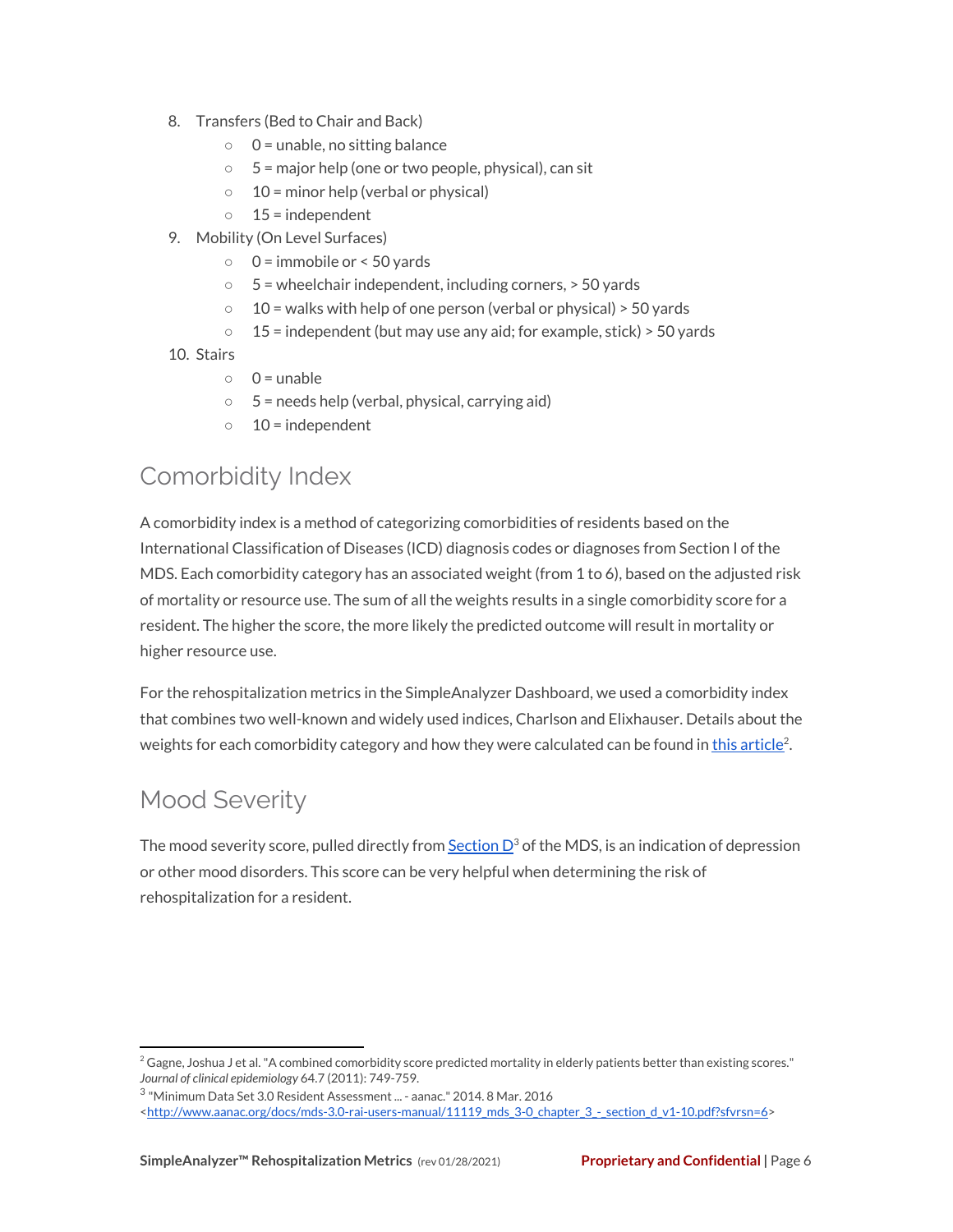### Functional Outcome Group (FOG)

For each MDS assessment, a resident can be placed into one of 22 hierarchical groups known as functional outcome groups. Residents in higher groups have better potential for rehabilitation, whereas residents in lower groups are less likely to rehabilitate well. By comparing a resident's FOG at the start of a stay and the FOG at the end of the stay, you can measure how well the resident rehabilitated during their time in the facility.

Each group is defined based on a combination of a resident's baseline function on three functional measures (bed mobility, transferring and ambulation), and the potential to improve in function. Rehabilitation potential is characterized by ability to perform the eating and dressing ADLs on the baseline MDS, using the Self-performance scale. The reason for using these ADLs is that they reflect cognitive functioning as it applies to ADLs and capture the range of the functional hierarchy from eating, which is one of the more basic functions, to dressing, which is one of the most advanced functions.

The methods used to define each FOG and a guide for how to calculate which group a resident belongs to can be found in this [MedPAC](https://resources.simpleltc.com/pdf/Mar14_2014_SNFQualityMeasures_CONTRACTOR.pdf) report<sup>4</sup>, and improvements to the methodology can be found <u>[here](https://www.simpleltc.com/wp-content/uploads/2021/01/refinement-of-community-discharge-potentially-avoidable-readmission-and-functional-outcome-snf-QMs.pdf)</u><sup>5</sup>.

<sup>4</sup> Miller, ME."Development of Potentially Avoidable Readmission and ..." 2014. [<https://resources.simpleltc.com/pdf/Mar14\\_2014\\_SNFQualityMeasures\\_CONTRACTOR.pdf>](https://resources.simpleltc.com/pdf/Mar14_2014_SNFQualityMeasures_CONTRACTOR.pdf)

<sup>&</sup>lt;sup>5</sup> "Refinement of Community Discharge, Potentially Avoidable ..." 2015. 8 Mar. 2016

[<sup>&</sup>lt;https://www.simpleltc.com/wp-content/uploads/2021/01/refinement-of-community-discharge-potentially-avoidable-rea](https://www.simpleltc.com/wp-content/uploads/2021/01/refinement-of-community-discharge-potentially-avoidable-readmission-and-functional-outcome-snf-QMs.pdf) [dmission-and-functional-outcome-snf-QMs.pdf>](https://www.simpleltc.com/wp-content/uploads/2021/01/refinement-of-community-discharge-potentially-avoidable-readmission-and-functional-outcome-snf-QMs.pdf)